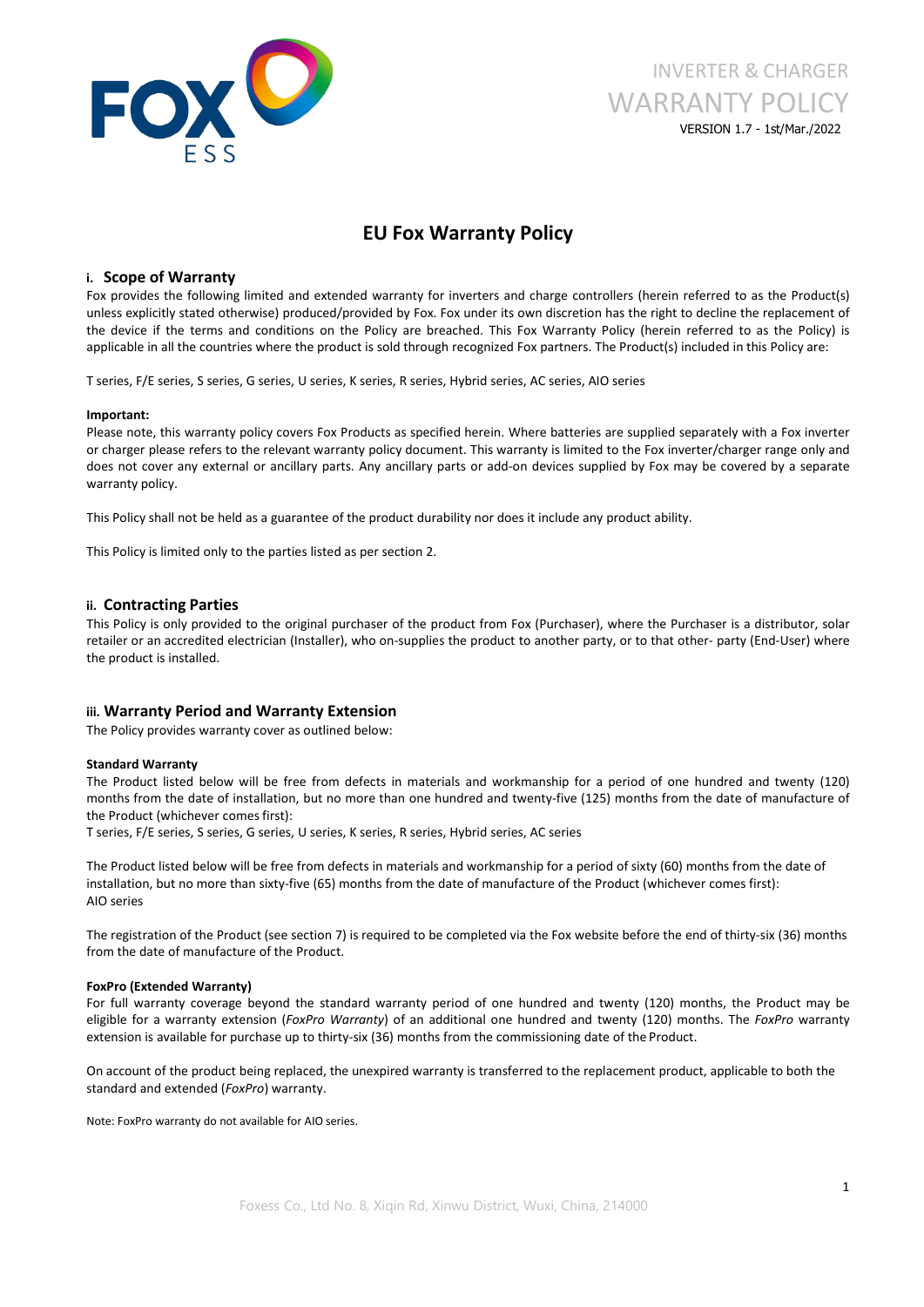

# INVERTER & CHARGER WARRANTY POLICY VERSION 1.7 - 1st/Mar./2022

# **iv. Policy Claim Eligibility**

The only person(s) eligible to claim warranty under this contact are the Installer and Fox authorized personnel. If the Installer has gone into administration or insolvency or if the site is in a remote area, the End-User/Installer at their discretion and expense may appoint a Local Installer to carry out the functions of the original Installer. Eligibility of a Service Rebate is in accordance with sections 5 and 6 of this Policy.

Annual inspection is required from the 6<sup>th</sup> year after inverter's commissioning date by a Fox authorized suitably qualified technician, and that documented evidence of the inspection is kept on record. Failure to adequately maintain the equipment in the manner described may invalidate any warranty claims.

# **v. Limited Liability**

In the event of damages related to the causes listed below, no warranty claims will be acknowledged or accepted. Claims that relate to defects that are caused by the following factors are not covered by Fox's warranty obligations:

- Inadequate ventilation and circulation resulting in minimized cooling and natural air flow;
- Improper installation of the Product(s) and/or installation performed by a non-accredited Installer;
- Improper or noncompliant use, installation, commissioning, start up or operation;
- Improper wiring of the Product causing arching or damage of the Product or its parts;
- Improper use or misuse of the Product(s) by the Installer or End-User e.g. damage resulting from dropping the Product during installation;
- Use of improper connectors, e.g. where the Installer has installed the Product with different brand and/or model of connectors other than those supplied with the Product;
- Damage of the Product(s) that originate from other parts of the system;
- Force majeure (storm damage, lightning strike, overvoltage, fire, thunderstorm, flooding etc.)
- Damage that occurred during the transportation of the Product(s);
- Flaws that do not adversely affect the proper functioning of the product(s), e.g. cosmetic issues, wear and tear;
- Unauthorized repair and reinstallation of the Product(s);
- Where the Installer has not followed the warranty claim process and detailed in section 9, and/or proper evidence of the fault and/or test carried out on site has not been provided to Fox;
- Failure to follow the safety regulations and/or operating instructions in respect to the Product(s) operating manual.

Where authorized Fox personnel verify that the claim is valid and the Product is faulty owing to defects from materials and workmanship, Fox under its discretion will:

- repair of the product on site or at a designated Fox office or service centre;
- provide the closest Product within its current range of products for the replacement of the faulty or damaged Product.

The replacement Product(s) may differ in the specification and size within parameters deemed reasonable by Fox. Fox may replace parts with refurbished parts.

## **vi. Exclusions**

This Policy does not cover the components that were not initially sold by Fox as a part of the system. This also includes components of the system sourced by the End-User or Installer that may be of the same manufacturer and/or model as the one provided by Fox.

## **vii.Registration**

It is recommended that all Products are registered in order that they qualify under the terms of this Policy. Registration is a strict requirement for those seeking coverage under the Fox Warranty. Warranties should be registered within thirty-six (36) months of installation, however it is recommended that they are registered no more than six (6) weeks following the successful installation and commissioning of the Product where possible. The information required at the point of registration via the Fox website is asfollows:

- 1. Product model<br>2. Product serial n
- **2.** Product serial number **3.** Installation date
-